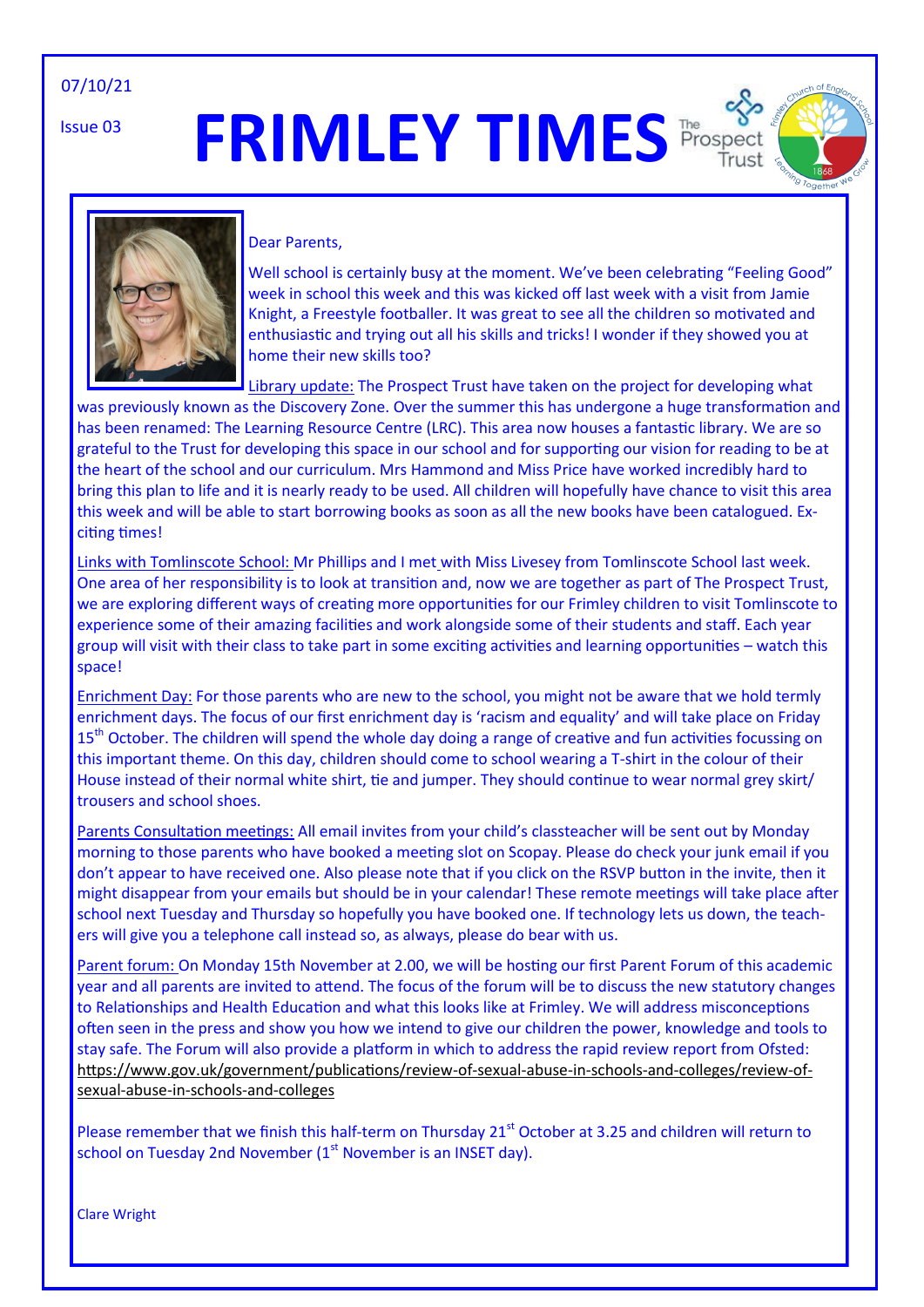### **Prospective families**

Last Thursday, we held our Open Evening for new families and Luke and Jasmine (Head boy and Head girl) spoke passionately about why Frimley is the best choice of school! I was very proud of how they both spoke with real enthusiasm and confidence. If you know any families who have a child currently in Year 2, please do encourage them to book onto one of our school tours (which are taking place over the next few weeks) and being led by our Year 6 Ambassadors team.

# **Outdoor Gym**

Just a reminder that, as the sign says, our Outdoor Gym equipment is for use only by Frimley children when supervised by Frimley staff. Therefore, this means that younger siblings should not be using this equipment at the end of the school day as they will not be supervised and the equipment is not necessarily safe for their size etc.

Thank you for your support with this.

# **House Captains**

Well done to all of the Year 6 children who nominated themselves for the role of House Captains. They all had to record themselves doing a speech about why they would be good for this role and then every child in the school cast a vote for their favourite candidate. Congratulations to our new House Captains:

**Newton: Oscar and Grace** 

**Curie: Marlon and Becky**

**Galileo: Josh and Chloe** 

**Einstein: Archie and Olivia** 

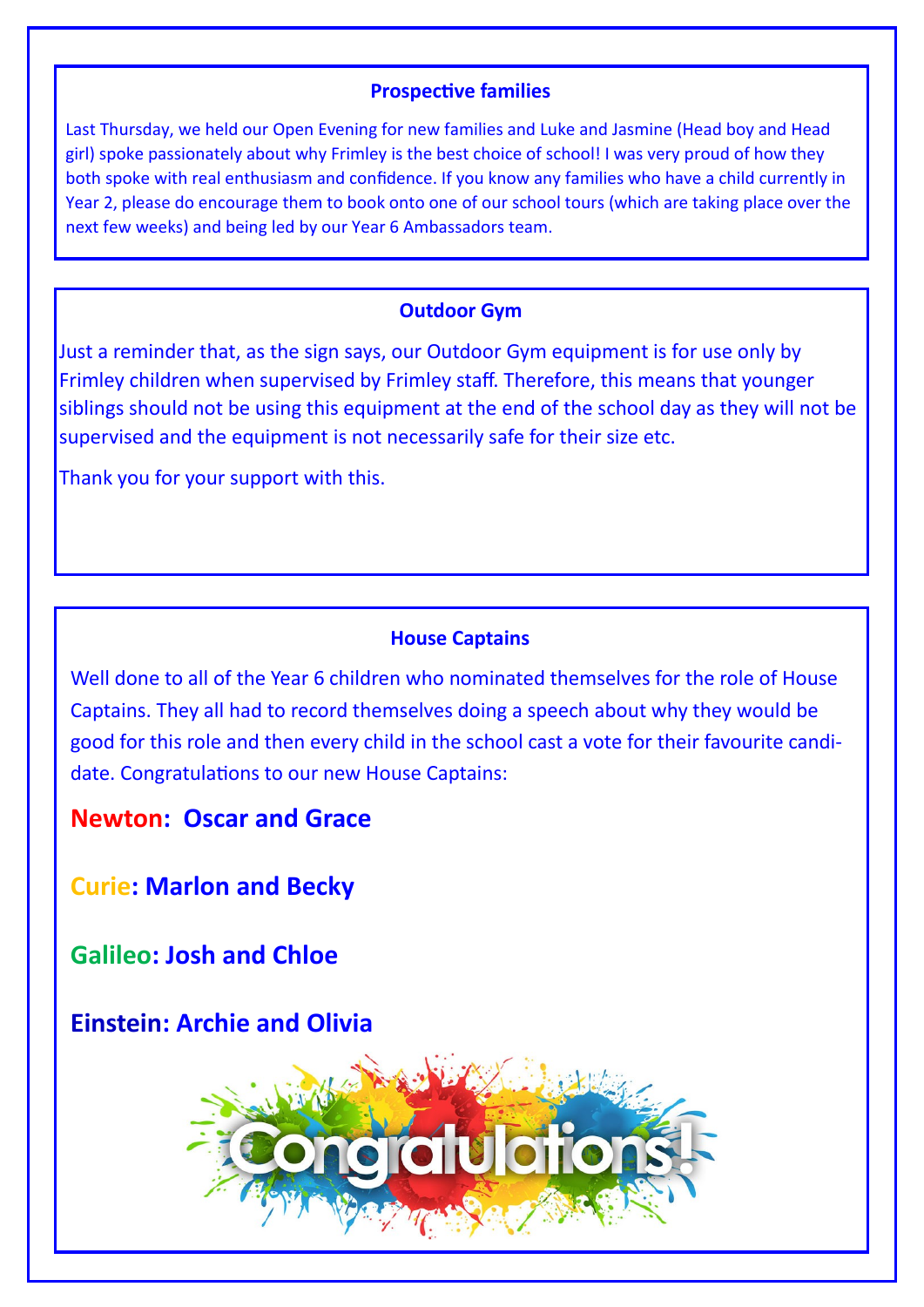### **Early Morning Club**

We have had requests from a few parents about whether we could extend our Early Morning club provision by a short time. We are investigating the feasibility of this and a survey will be sent home to those parents who regularly use this childcare provision. This club is often at capacity (30 children) and on several occasions recently parents have turned up without booking. Please do not do this as it is not easy for our staff to turn you and your child away. If you do need urgent childcare before school, and have not made a booking, please bring your child to the front office who will be able to tell you whether we have any spaces.

#### **We have updated our PE policy on the subject of wearing jewellery during sport**

In the interest of safety to all children, all items of jewellery should be removed for PE. The class teacher will not take responsibility for the safe keeping of valuables. Children should not wear jewellery on their PE days. This includes the wearing of earrings. If earrings must be kept in (due to children just having their ears pierced), the pupil should tape over the piercing, front and back if the activity is deemed safe enough for them to participate with this precaution. This is in line with school and county regulations.

#### **Feeling Good Week**

We kicked off Feeling Good Week with a visit from Freestyle Footballer Jamie Knight (see our Twitter feed @frimleyjunior for a video). The children were enthralled and inspired with his skills and his growth mind set which has led to a week of challenge in school. Resilience, perseverance and having the confidence to try new things has been the aim of the week. From setting short-term daily goals to some long-term challenges, the children have been enjoying and celebrating their own successes. Don't forget to pack slippers in the children's school bag on Friday.